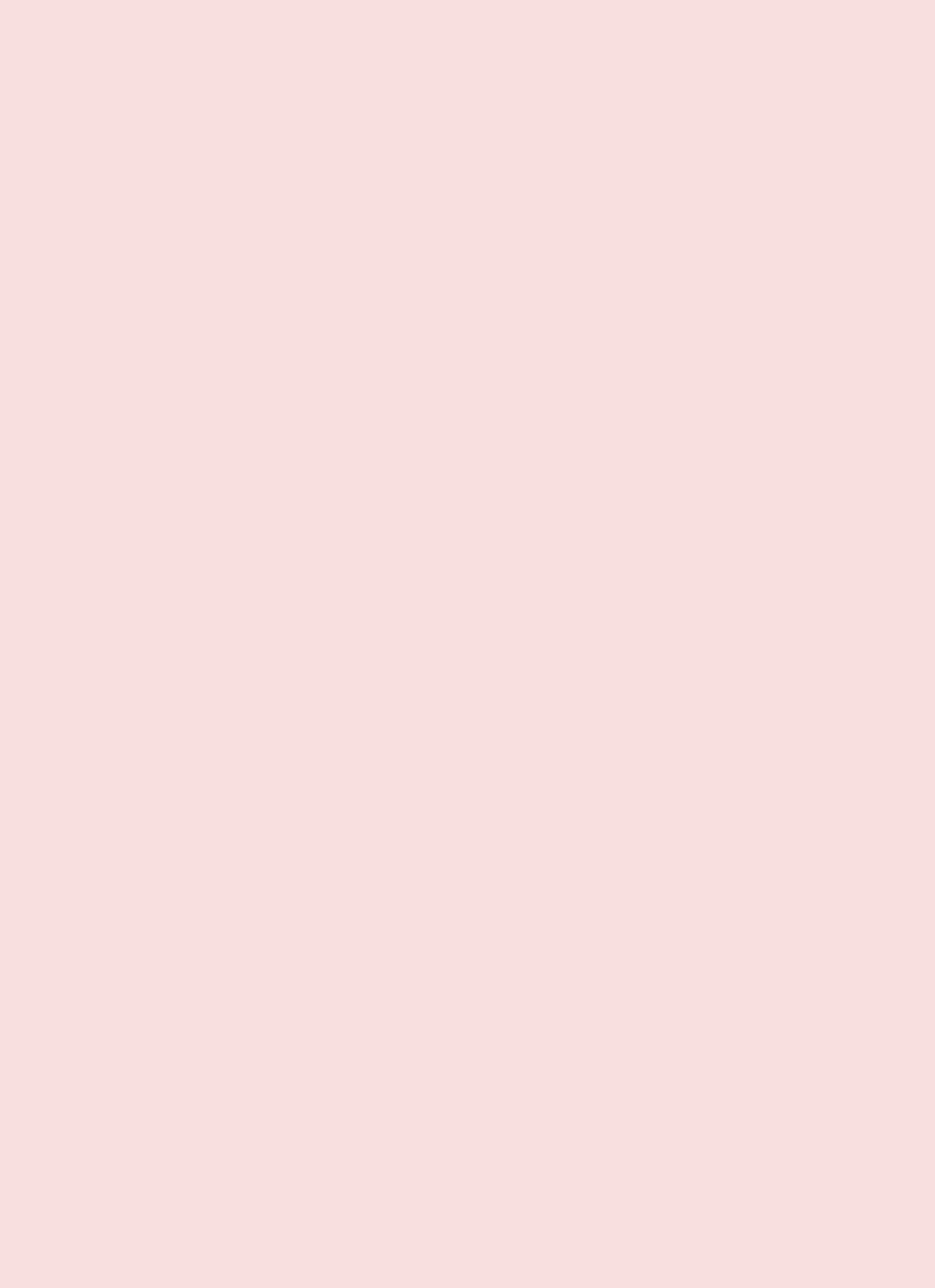### RAW BAR

OSTRICHE "UTAH" BEACH SPECIAL 1 PZ  $\in$  4

Austern "Utah" Strand Special Oysters "Utah" beach special

GAMBERI ROSSI MAZARA 1 PZ  $\in$  4

Sizilianisches rotes Garnelen Sicilian red prawn

#### TATAKI DI RICCIOLA MARINATA AGLI AGRUMI € 16

Amberjack Tataki mariniert mit Zitrusfrüchten Amberjack tataki marinated with citrus fruits

TARTARE DI GAMBERI ROSSI DI MAZARA € 21

Tartar von sizilianischen roten Garnelen, Mozzarella und Basilikumgelee

Sicilian red prawn tartare, mozzarella and basil gelèe



POLPO BRASATO AL MIELE DI CASTAGNO E LIME, PUREE DI PATATE, CAPPERI FRITTI E CHIPS DI PEPERONE € 15

> Geschmorter Oktopus mit Kastanienhonig und Limette, Kartoffelpüree, gebratene Kapern und Pfefferchips Braised octopus with chestnut honey and lime,

mashed potatoes, fried capers and pepper chips

CALAMARI SPADELLATI, AGLIO, LIMONE E PREZZEMOLO  $\in$  14

Sautierter Tintenfisch mit Knoblauch, Zitrone und Petersilie Sautéed squid with garlic, lemon and parsley

CARPACCIO DI POLPO CON GEL AL LIMONE E CAPPERI DI PANTELLERIA € 15

Oktopus-Carpaccio mit Zitronengel und Pantelleria-Kapern Octopus carpaccio with lemon gel and Pantelleria capers

SAUTÈE DI COZZE ROSSO E PICCANTE € 13.5

Gebratene Muscheln mit würziger Tomatensauce Sautéed mussels with spicy tomato sauce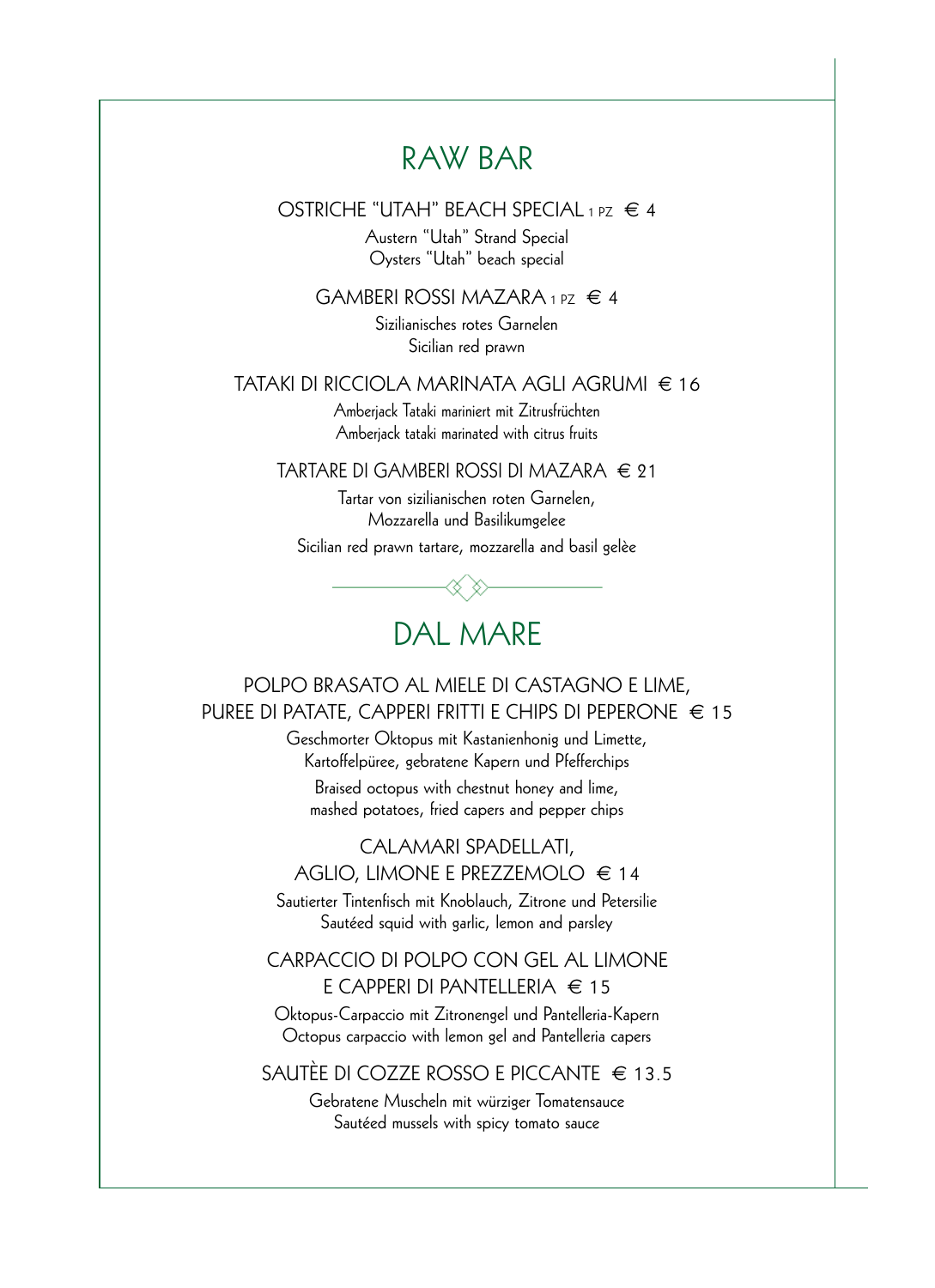# ANTIPASTI DALL'ORTO

UOVO GARDA EGG POCHÉ, ASPARAGI, PUREE ROBUCHON € 15 Garda Egg poché mit Spargel, Puree Robuchon Garda Egg poché with asparagus, Puree Robuchon

CARCIOFI FRITTI E GRANA DI "VACCHE ROSSE" € 12 Gebratene Artischocken und "Vacche Rosse" Parmesan Fried artichokes and "Vacche Rosse" parmesan

CEASAR SALAD, ACCIUGHE DI CETARA, POLLO BBQ, ABBONDANTE MAIONNAISE FATTA IN CASA E PARMIGIANO  $\in$  16

Caesar-Salat, Cetara-Sardellen, BBQ Chicken, hausgemachte Mayonnaise und Parmesan Caesar salad, cetara anchovies, bbq chicken, homemade mayonnaise and parmesan



### DAL BANCO

CRUDO DI PARMA "RULIANO" 24 MESI E BURRATA DI BUFALA  $\in$  14 Parmaschinken mit Büffel Burrata - Parma ham with buffalo burrata

ACCIUGHE "SAN FILIPPO"  $_{5}$ PZ PAN BRIOCHE E BURRO  $\in$  18 Sardellen "San Filippo" Brioche-Brot und Butter Anchovies "San Filippo" brioche bread and butter

TARTARE DI SCOTTONA BATTUTA A COLTELLO € 15

Scottona Rindertartar - Scottona beef tartare

### PATANEGRA DI BELLOTA JOSELITO CON "PAN Y TOMATE"  $\in$  21 Patanegra Joselito Schinken mit "Pan y Tomate"

Patanegra Joselito ham with "Pan y Tomate"

#### GRAN SELEZIONE DI PROSCIUTTI DI MAIALE TRANQUILLO BETTELLA  $\in$  25

Premium Pork Selection Aufschnitt Premium Pork Selection cold cuts

### SELEZIONE DI FORMAGGI DELLE NOSTRE MALGHE ED INTERNAZIONALI  $\in$  16

Mischkäse von unseren Almen und international Mixed cheeses from our alpine pastures and and internationally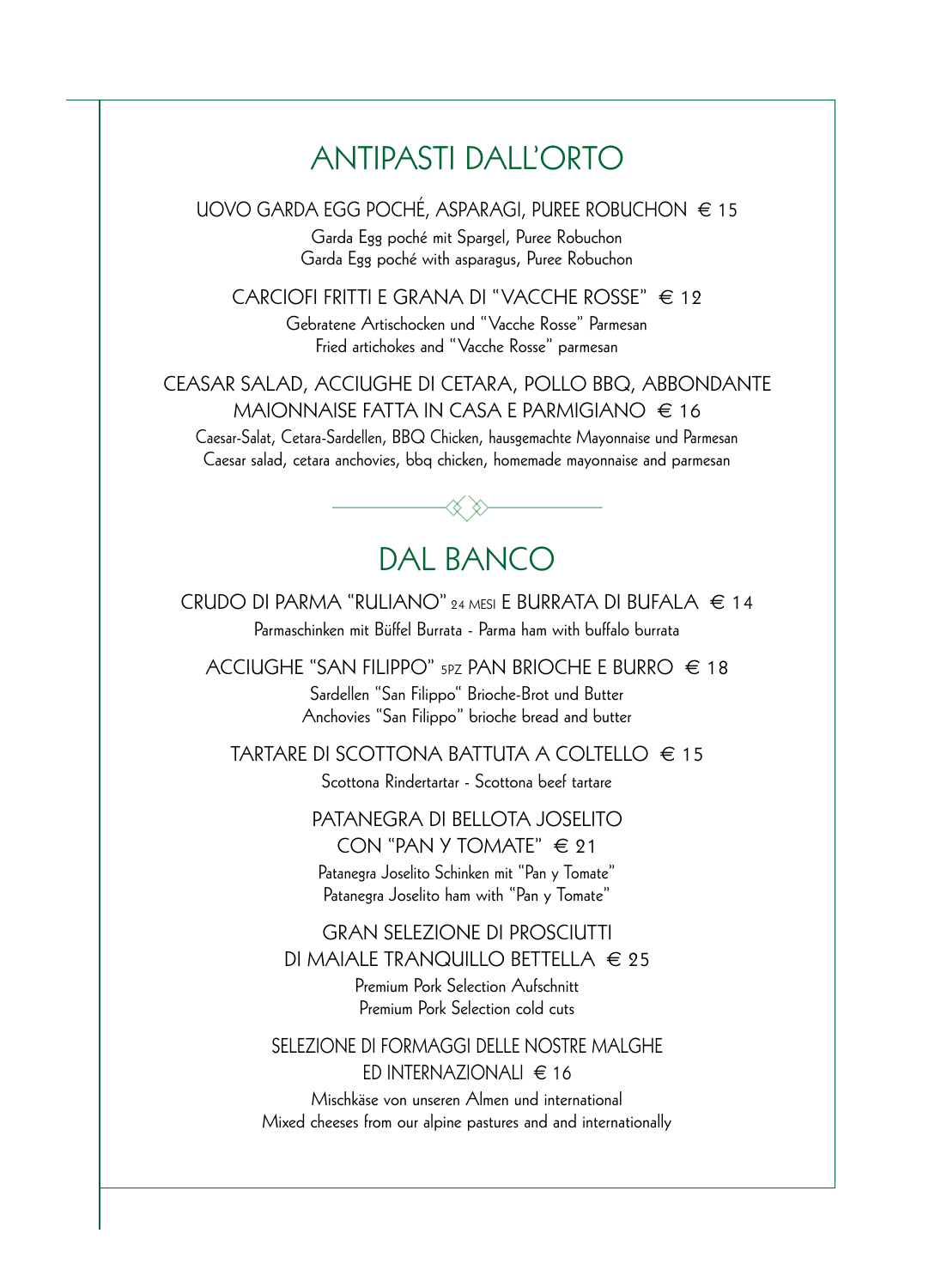## FOCACCE AL TEGAMINO

IMPASTO A LUNGA LIEVITAZIONE IDEALE DA CONDIVIDERE

CRUDO DI PARMA RULIANO 24 MESI, STRACCIATELLA E DATTERINO  $\in$  18

Focaccia mit rohem Parmaschinken 24 Monate alt, Stracciatella und Datterino tomaten

Focaccia with raw Parma ham aged 24 months, stracciatella cheese and datterino tomatoes

### MARINARA ALLE ACCIUGHE CANTABRICO, BUFALA, POLPA DI POMODORO, ORIGANO € 14

Focaccia mit Kantabrische Sardellen, Büffelmozzarella, Tomatenmark, Oregano Focaccia with Cantabrian anchovies, buffalo mozzarella, tomato pulp, oregano

# CARTA DELLE VERDURE

PUREE DI PATATE ALLA ROBOUCHON  $\in$  6

Robuchon Kartoffelpüree Robuchon mashed potatoes

ASPARAGI ALLA GRIGLIA € 6 Gegrillte Spargel - Grilled asparagus

CICORIA SPADELLATA, AGLIO OLIO E NDUJA € 5

Gebratener Chicorée, Knoblauch, Öl und Nduja Salami Sautéed chicory, garlic, oil and nduja salami

> FINOCCHI GRATINATI  $\epsilon$  5 Gratinierter Fenchel Gratinated fennel

#### PATATE FRESCHE AL FORNO  $\in$  5

Frische Ofenkartoffeln Fresh baked potatoes

PATATE FRITTE  $\in$  5 Pommes frittes - French fries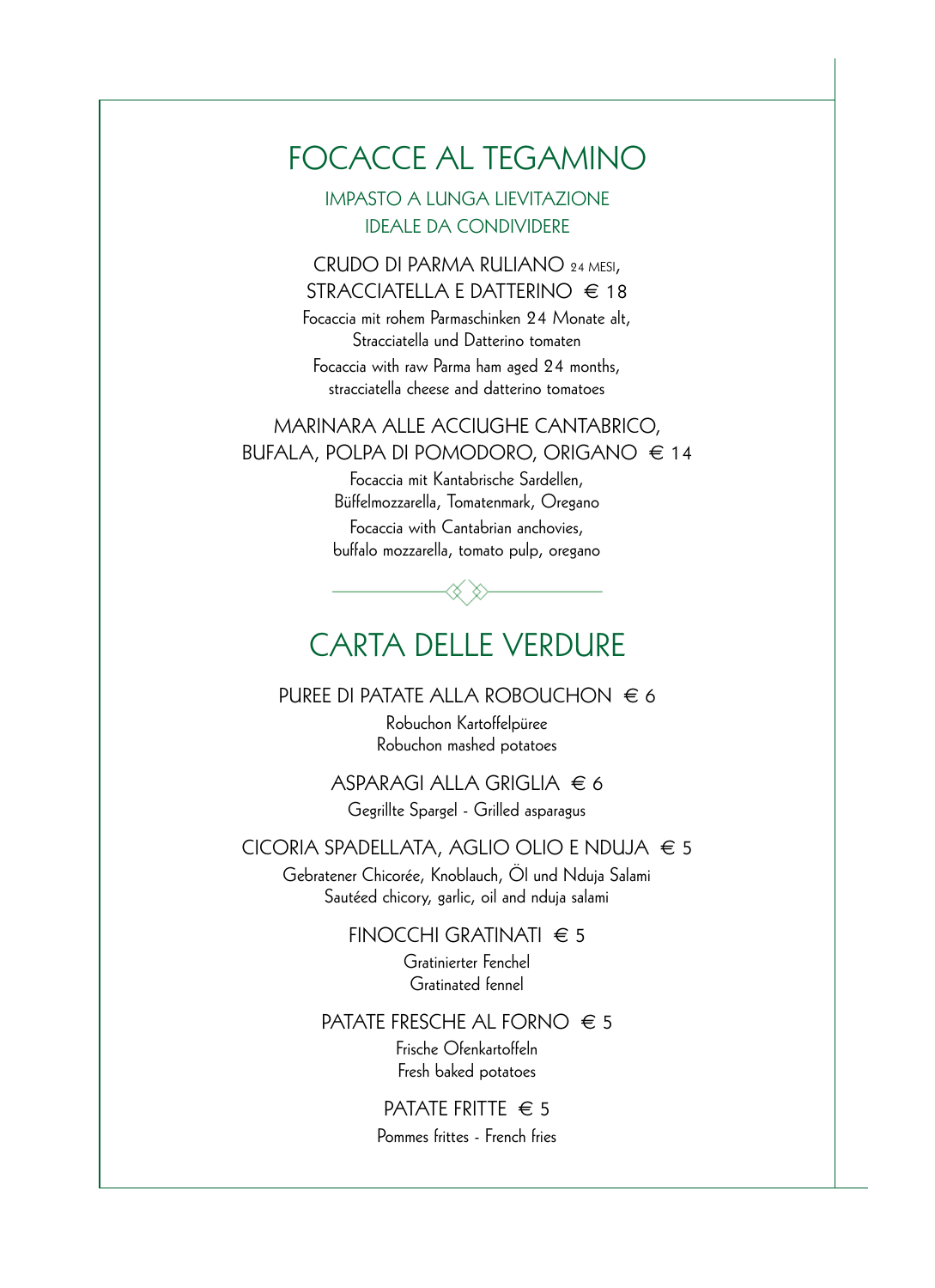## **I PRIMI**

#### **BIGOLI ALLA GRICIA,** PECORINO, GUANCIALE E PEPE  $\in$  13.5

Gricia Bigoli-Nudeln mit Speck, Ziegenkäse und Pfeffer Gricia bigoli pasta with bacon, goat cheese and pepper

TAGLIOLINO AL RAGÙ DI CONIGLIO  $\in$  14

Nudeln mit Kaninchenragout Pasta noodles with rabbit ragout

### TORTELLI DI VALEGGIO ALLA FARAONA, SPUMA DI CARBONARA E GUANCIAI E CROCCANTE  $\in$  13

Valeggio Tortelli gefüllt mit Perlhuhn, Carbonara-Mousse und knusprigem Speck Valeggio tortelli stuffed with guinea fowl, carbonara mousse and crispy bacon

> **GNOCCHETTI GAMBERI MAZZANCOLLE,** DATTERINO E BURRATA AFFUMICATA  $\in$  16

> > Gnocchi mit Garnelen, Datterino-Tomaten und geräuchertem Burrata Käse Gnocchi with shrimps, datterino tomatoes and smoked burrata cheese

#### **SPAGHETTO ALLE VONGOLE SUPER** E BOTTARGA DI MUGGINE  $\in$  15

Spaghetti mit Muscheln und Meeräsche Bottarga Spaghetti with clams and mullet bottarga

> BIGOLI ALL'ASTICE  $\in$  23 Hummer Bigoli - Lobster bigoli

# **DALLA CUCINA**

POLPO FRITTO E CICORIA SPADELLATA ALLA N'DUJA  $\in$  17

Frittierte Krake und sautierter Chicorée mit n'duja Fried octopus and sautéed chicory with n'duja

FRITTURA MISTA DI PESCE  $\in$  18 Gemischter frittierte Fisch - Mixed fried fish

FILETTO DI SALMONE AL MISO, CIME DI RAPA E ROBIOI A AL WASABLE 17

Lachsfilet mit Miso, Rübengrün und Wasabi-Robiola Salmon fillet with miso, turnip greens and wasabi robiola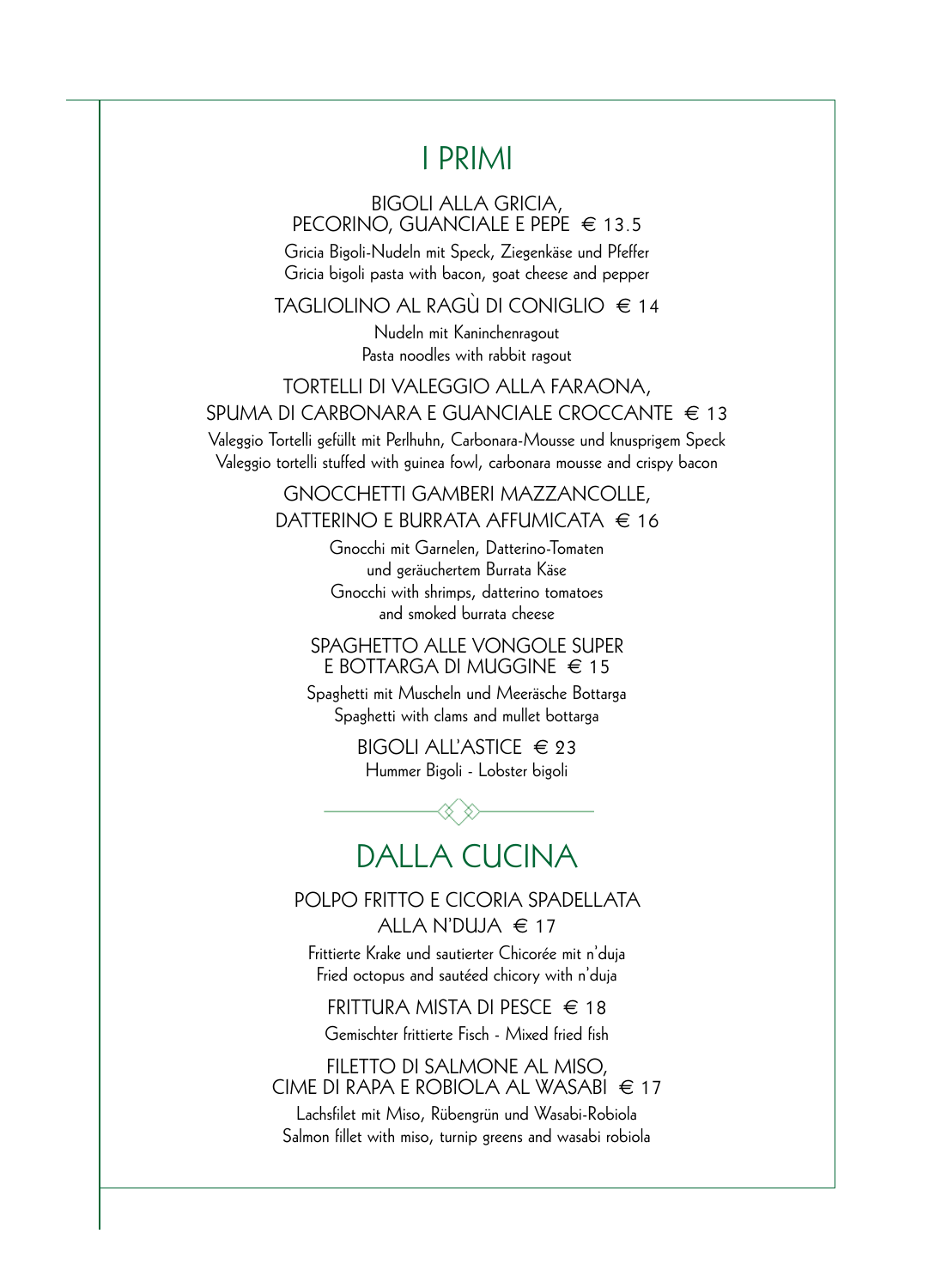COTOLETTA DI VITELLO CON L'OSSO 900/1000 GR CIRCA PARMIGIANO VACCHE ROSSE E POMODORO DATTERINO  $\in$  23

> Kalbsschnitzel mit Knochen, Parmesan-Käse und Datterino-Tomaten Veal cutlet with bone, Parmesan cheese and datterino tomatoes

BURGER DI SCOTTONA CON PATATE FRITTE (DISPONIBILITÀ LIMITATA)\*  $\in$  14 GUANCIALE, CHEDDAR, CIPOLLA FRITTA, LATTUGA, SALSA BBQ

Bacon, Cheddar Käse, frittierte zwiebel, salat, BBQ söße serviert mit Pommes Frites Bacon, cheddar, fried onion, lettuce, BBQ sauce served with french frieso

# DAL CAMINO COTTI A FUOCO DIRETTO

GAMBERI MAZZANCOLLE "JUMBO"  $\in$  19

"Jumbo" Garnelen - "Jumbo" prawns

POLPO ALLE BRACI  $\in$  16

Gegrillter Oktopus - Grilled octopus

BRANZINO INTERO  $\in$  16.5

Seebarsch vom grill - Grilled seabass

POLLETTO NOSTRANO DISOSSATO CON PATATE FRITTE E SALSA PICCANTE  $\in$  15 Gebratenes knochenloses Hähnchen, Pommes Frites und scharfer Soße - Roast boneless chicken, fried potatoes and spicy sauce

# **LE CARNI**

FIORENTINA DI SCOTTONA 1.2 KG  $\in$  60 Florentiner Steak von Scottona - Scottona Florentine steak

ENTRECOTE DI BLACK ANGUS "TEYS", PURÈ ROBUCHON E ASPARAGI 300 GR  $\in$  32 Black Angus Teys Entrecôte, Robuchon-Püree und Spargel - Black Angus Teys Entrecôte, robuchon puree and asparagus

FILETTO DI SCOTTONA ALLE BRACI CON PATATE FRITTE E CHIMYCHURRY  $\in$  22

Gegrillt Scottona Rindfleisch filet mit Pommes Frites und Chimychurry Soße Grilled scottona beef fillet with french fries and chimychurry sauce

COSTATA DI SCOTTONA FROLLATA 30 GG ALLE BRACI € 21

Gegrillte "Scottona" rindfleish - Grilled "Scottona" beef

#### LA PIETRA LAVICA DI BLACK ANGUS IRLANDA CON CHIPS DI PATATE E SALSE FATTE IN CASA  $\in$  23

Lavastein mit Black Angus Ireland, Kartoffelchips und hausgemachten Saucen Lava stone with Black Angus Ireland, potato chips and homemade sauces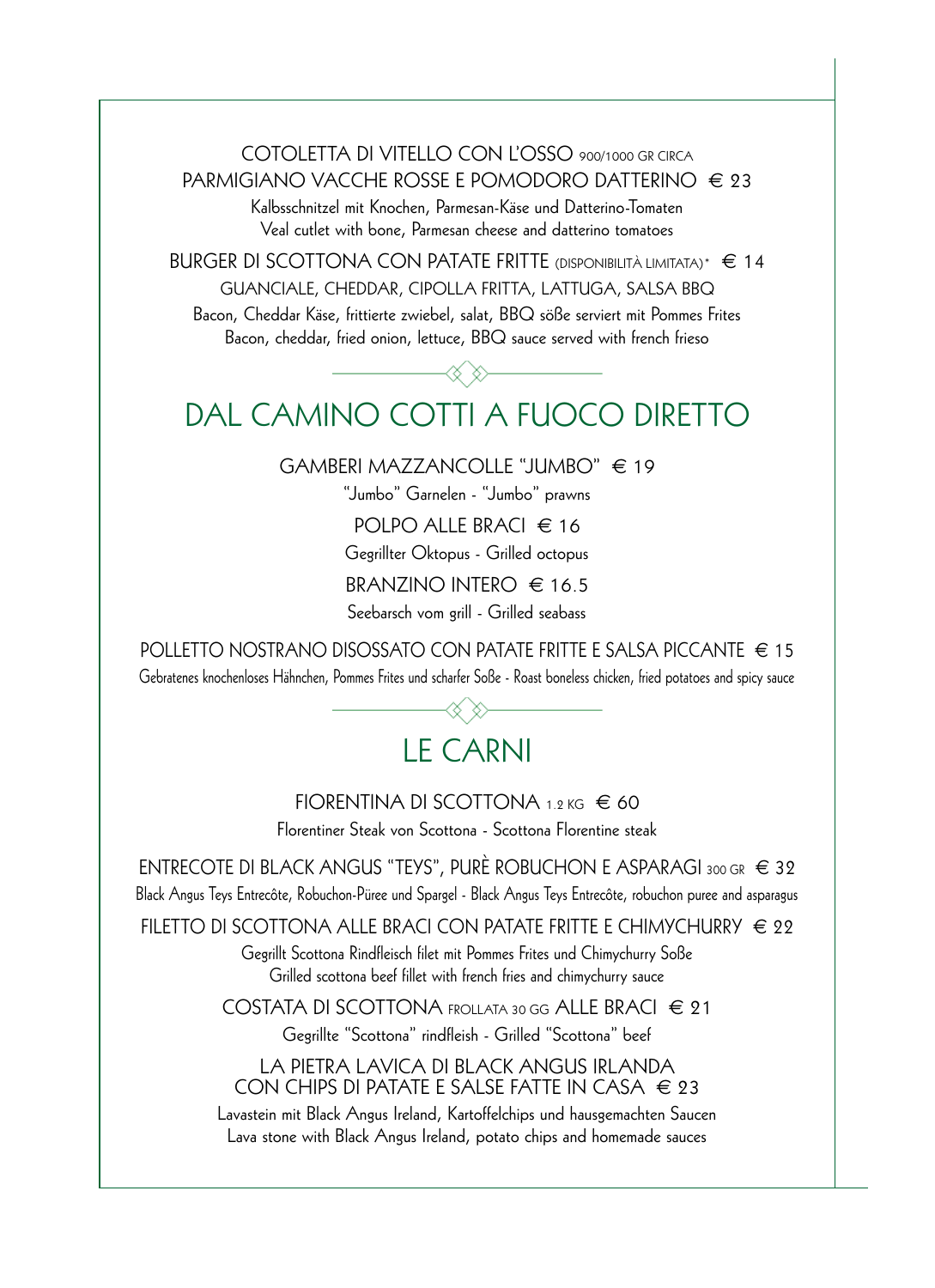# LE PIZZE

PER LE NOSTRE PIZZE UTILIZZIAMO SOLO FARINE NATURALI MACINATE A PIETRA CON GRANO PROVENIENTE DA COLTURE BIOLOGICHE, CHE LE RENDE UNICHE PER DIGERIBILITÀ E SAPORE.

OLTRE ALLE PIZZE CLASSICHE ABBIAMO CERCATO DI PROPORRE DELLE PIZZE ALTERNATIVE CON ABBINAMENTI CURIOSI. POTRETE COMUNQUE COMPORRE LE PIZZE A VOSTRO PIACIMENTO.

#### LA MARINARA  $\in$  7

Polpa di pomodoro, trito d'aglio e acciughe Tomatenmark, Knoblauch und Sardellen - Tomato pulp, garlic and anchovies

#### LA MARGHERITA  $\in$  8

Polpa di pomodoro, fiordilatte Tomatenmark, Fiordilatte Käse - Tomato pulp, fiordilatte cheese

#### LA BUFALA  $\in$  9

Mozzarella di bufala, fiordilatte, pomodoro datterino, basilico fresco Büffelmozzarella, Fiordilatte Käse, Datterino-Tomate, frisches Basilikum Buffalo mozzarella, fiordilatte cheese, datterino tomato, fresh basil

#### LA COTTO DI PRAGA  $\in$  9

Polpa di pomodoro, fiordilatte, cotto di Praga Tomatenmark, Fiordilatte Käse, Praga Schinken Tomato pulp, fiordilatte cheese, Praga ham

#### LA CAPRICCIOSA € 9.5

Polpa di pomodoro, fiordilatte, cotto di Praga, funghi, carciofi, olive Tomatenmark, Fiordilatte Käse, Praga Schinken, Pilze, Artischocken, Oliven Tomato pulp, fiordilatte cheese, Praga ham, mushrooms, artichokes, olives

#### LA DIAVOLA  $\in$  8.5

Polpa di pomodoro, fiordilatte, salamino piccante Tomatenmark, Fiordilatte Käse, würzige Salami Tomato pulp, fiordilatte cheese, spicy salami

#### LA SICILIANA  $\in$  9

Polpa di pomodoro, mozzarella di bufala, acciughe, pecorino, capperi, trito d'aglio, origano Tomatenmark, Büffel-Mozzarella, Sardellen, Pecorino-Käse, Kapern, Knoblauch, Oregano Tomato pulp, buffalo mozzarella, anchovies, pecorino cheese, capers, garlic, oregano

#### IL CALZONE  $\in$  9

Polpa di pomodoro, fiordilatte, cotto di Praga, ricotta Tomatenmark, Fiordilatte Käse, Praga Schinken, Ricotta cheese Tomato pulp, fiordilatte cheese, Prague ham, ricotta cheese

#### L'ORTOLANA  $\in$  9

Polpa di pomodoro, fiordilatte, ortaggi di stagione Tomatenmark, Fiordilatte Käse, Gemüse der Saison Tomato pulp, fiordilatte cheese, seasonal vegetables

#### LA VIA LATTEA  $\in$  8.5

Bufala, gorgonzola, ricotta, caciotta, grana padano, taleggio Büffelmozzarella, Gorgonzola-Käse, Ricotta-Käse, Caciotta-Käse, Grana Padano-Käse, Taleggio-Käse Buffalo Mozzarella, gorgonzola cheese, ricotta cheese, caciotta cheese, grana padano cheese, taleggio cheese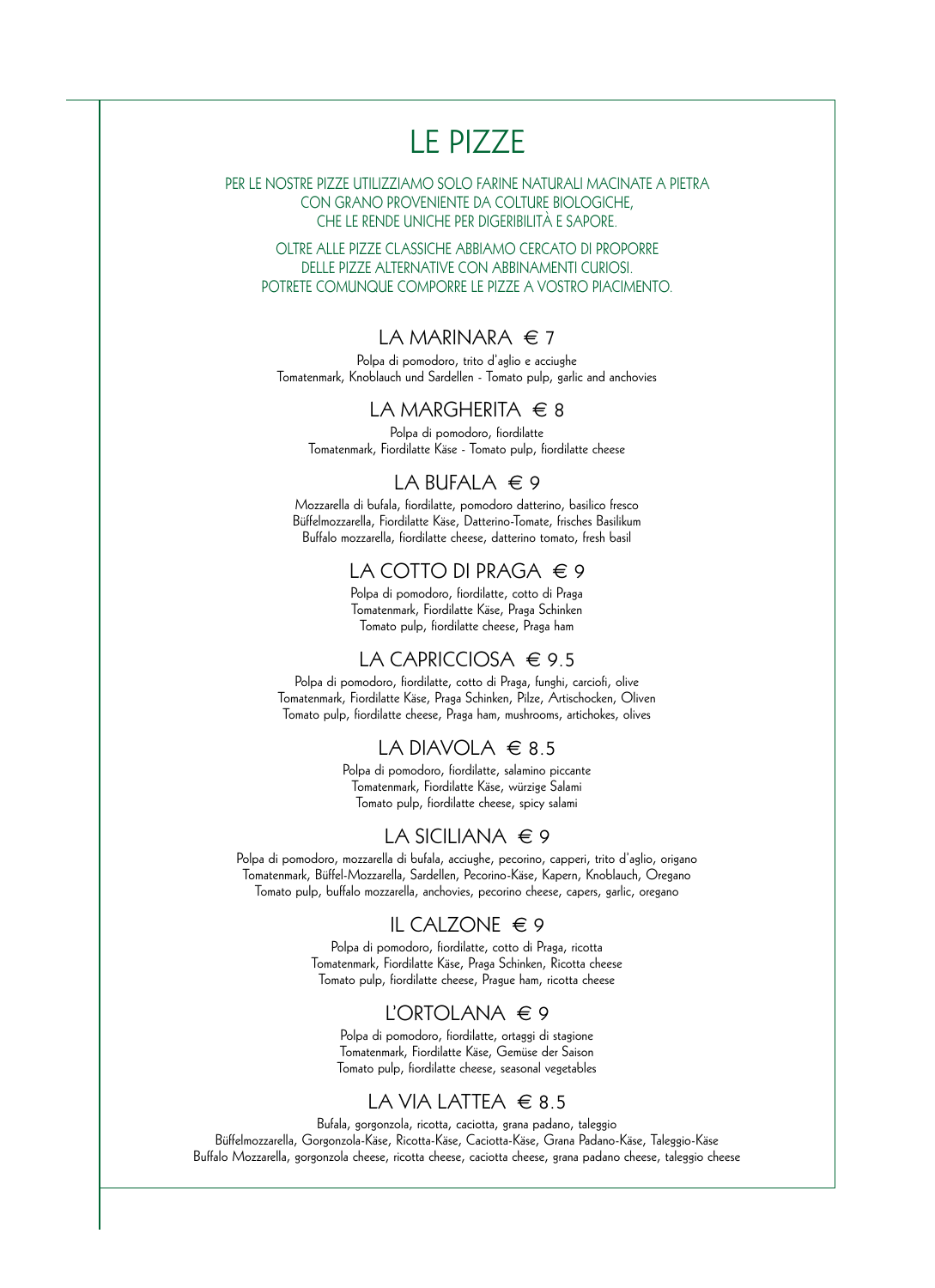#### LA CACIO F PFPF  $\in$  9.5

Fiordilatte, polpa di pomodoro, caciotta al pepe, guanciale e cicoria saltata Fiordilatte Käse, Tomatenmark, Caciotta-Käse mit Pfeffer, Schweinebacke, Zichorien Fiordilatte, tomato pulp, caciotta cheese with pepper, Pork cheek, chicory

#### LA ZUCCA E TASTASAL  $\in$  9.5

Fiordilatte, zucca cotta, salsiccia dolce, chiodini, pecorino romano Fiordilatte Käse, gekochter Kürbis, Wurst,Chiodini pilzen, Pecorino Romano Käse Fiordilatte cheese, cooked pumpkin, sausage, chiodini mushrooms, pecorino romano cheese

#### LA CALABRESE  $\in$  9.5

Mozzarella di bufala, caciotta, cime di rapa saltate, acciughe, N'duja piccante Büffelmozzarella, Caciotta Käse, Rübensprossen, Sardellen, "N'duja" Scharfe salami Buffalo mozzarella, caciotta cheese, turnip tops, anchovies, "N'duja" hot salami

#### LA SPECK E GORGO  $\in$  10

Fiordilatte, radicchio, gorgonzola, speck, noci, miele di castagno Fiordilatte, Radicchio, Gorgonzola Käse, Speck, Walnüsse, Kastanienhonig Fiordilatte, radicchio, gorgonzola cheese, speck, walnuts, chestnut honey

#### LA GOLOSA  $\in$  9.5

Polpa di pomodoro, fiordilatte, salamino piccante, prosciutto cotto di Praga, ricotta Tomatenmark, Fiordilatte Käse, Scharfe Salami, Prager Schinken, Ricotta Käse Tomato pulp, fiordilatte cheese, hot salami, Prague ham, Ricotta cheese

#### LA PETTO D'OCA € 12

Bufala, fiordilatte, crema tartufata, petto d'oca fumeé Bufala käse, Fiordilatte Käse, Trüffelcreme, geräucherter Gänsebrust Bufala cheese, Fiordilatte cheese, truffle cream, smoked goose breast

#### LA SPALLA COTTA E TALEGGIO DI BUFALA € 10

Polpa di pomodoro, fiordilatte, Taleggio DOP, spalla cotta di San Secondo, nocciole piemontesi Tomatenmark, Fiordilatte Käse, Taleggio käse, San Secondo Schinken, Haselnüsse Tomato pulp, fiordilatte cheese, Taleggio cheese, San Secondo ham, hazelnuts

#### LA PORCHETTA  $\in$  10

Polpa di pomodoro, fiordilatte, gorgonzola, porchetta, cipolla caramellata Tomatenmark, Fiordilatte Käse, Gorgonzola Käse, Porchetta, karamellisierte Zwiebel Tomato pulp, fiordilatte cheese, gorgonzola cheese, porchetta, caramelized onion

#### LA SFIZIOSA  $\in$  9.5

Fiordilatte, blu di capra, zucchine, trevigiano, prosciutto cotto di Praga Fiordilatte Käse, Blauschimmelkäse Ziegen, Zucchini, rot Radicchio, Praga Schinken Fiordilatte cheese, blue cheese goat, courgettes, red chicory, Prague ham

#### LA POLPO E CIPOLLE ROSSE  $\in$  13

Fiordilatte, burratina affumicata, polpo, polpa di pomodoro, cipolle caramellate Fiordilatte Käse, geräucherte Burratina Käse, Krake, Tomatenmark, karamellisierte Zwiebeln Fiordilatte cheese, smoked burratina cheese, octopus, tomato pulp, caramelized onions

#### LA SALMONATA  $\in$  19

Robiola, carpaccio di salmone, fiordilatte, rucola, pomodoro fresco Robiola-Frischkäse, Lachs-Carpaccio, Fiordilatte Käse, Rucola, frischen Tomaten Robiola cheese, salmon carpaccio, Fiordilatte cheese, rocket, fresh tomato

#### LA BUFALA E SAN DANIELE  $\in$  12

Polpa di pomodoro, fiordilatte, San Daniele, bufala Tomatenmark, Fiordilatte Käse, San Daniele Schinken, Büffel mozzarella Käse Tomato pulp, fiordilatte cheese, San Daniele ham, buffalo mozzarella cheese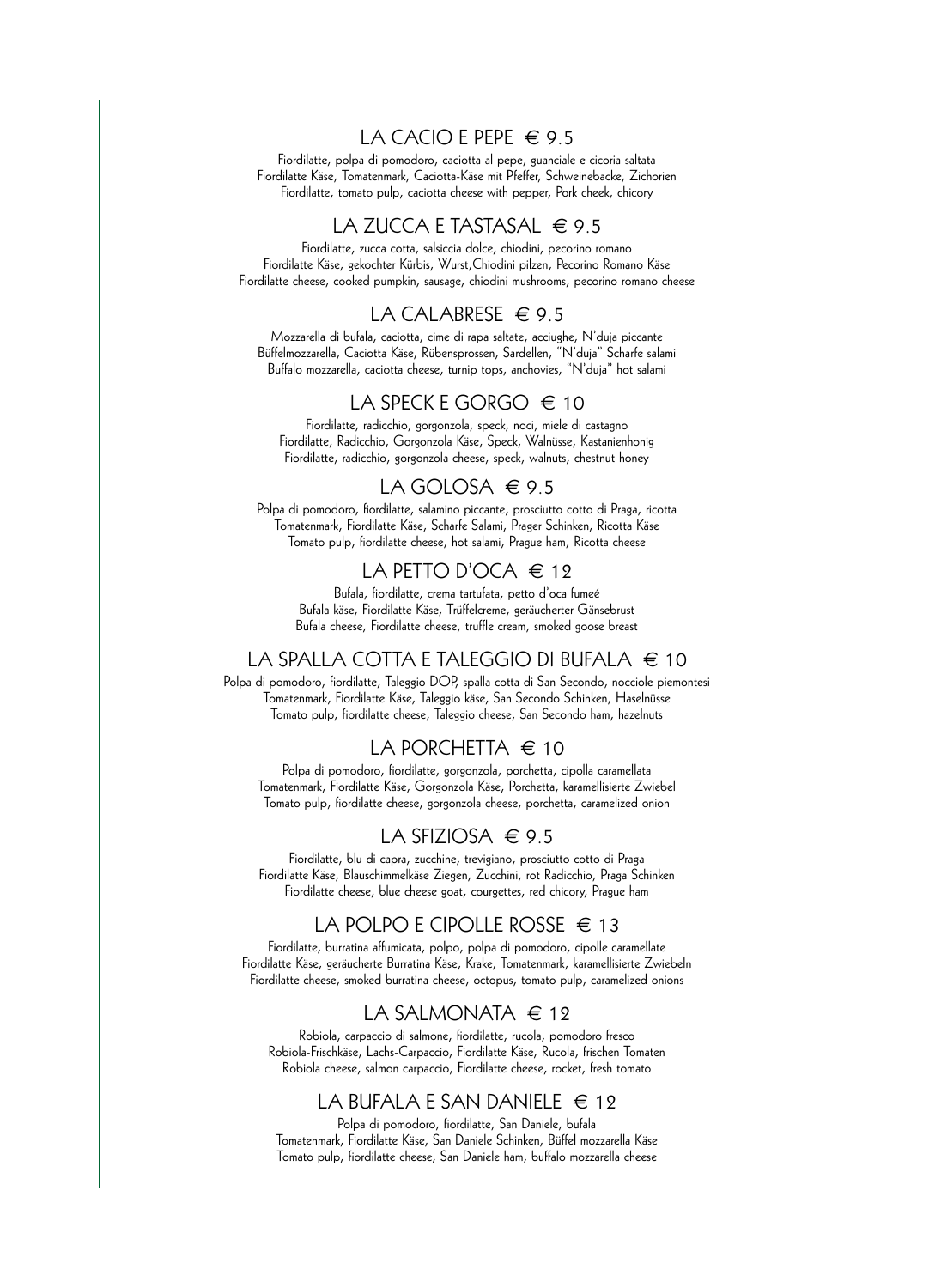## UN SALTO NEL PASSATO

CREME CARAMEL CON CARAMELLO FATTO IN CASA  $\in$  6

TORTA DELLE ROSE E ZABAIONE  $\in$  6

TORTINO CALDO AL CIOCCOLATO CON GELATO ALLA VANIGLIA MADAGASCAR E CARAMELLO FUSO  $\in$  6

CREME BRULEÈ AL PISTACCHIO  $\in$  6

TORTA DI MELE CON GELATO ALLA CANNELLA  $\epsilon$  6

GELATO ALLA VANIGLIA, UVETTA SOTTO SPIRITO, SAN MARZANO "BORSCI" E SBRISOLONA € 6

COPPA DI FRUTTI DI BOSCO FRESCHI E GELATO  $\in$  7

SORBETTO AL LIMONE  $\in$  4.5



## FINE PASTO E DESSERT

TUTTI I VINI DOLCI SARANNO SERVITI AL CORAVIN ED I DOSAGGI SARANNO QUELLI DI UN VINO DA DESSERT

MOSCATO D'ASTI • EMILIO VADA € 5/23

PASSITO DI SOAVE • TESSARI € 8/45

SAUTERNES 0,375 L • CHATEAU LARIBOTTE (FRANCIA)  $\in$  9/32

TOKAJ LATE HARVEST 0,5 L • FULEKY I (UNGHERIA) € 8/40

PASSITO BEN RYE 0,375 L • DONNAFUGATA € 10/40

BUKKURAM PASSITO DI PANTELLERIA • MARCO DE BARTOLI € 16/90

VECCHIO SAMPERI "PERPETUO" • MARCO DE BARTOLI €15/80